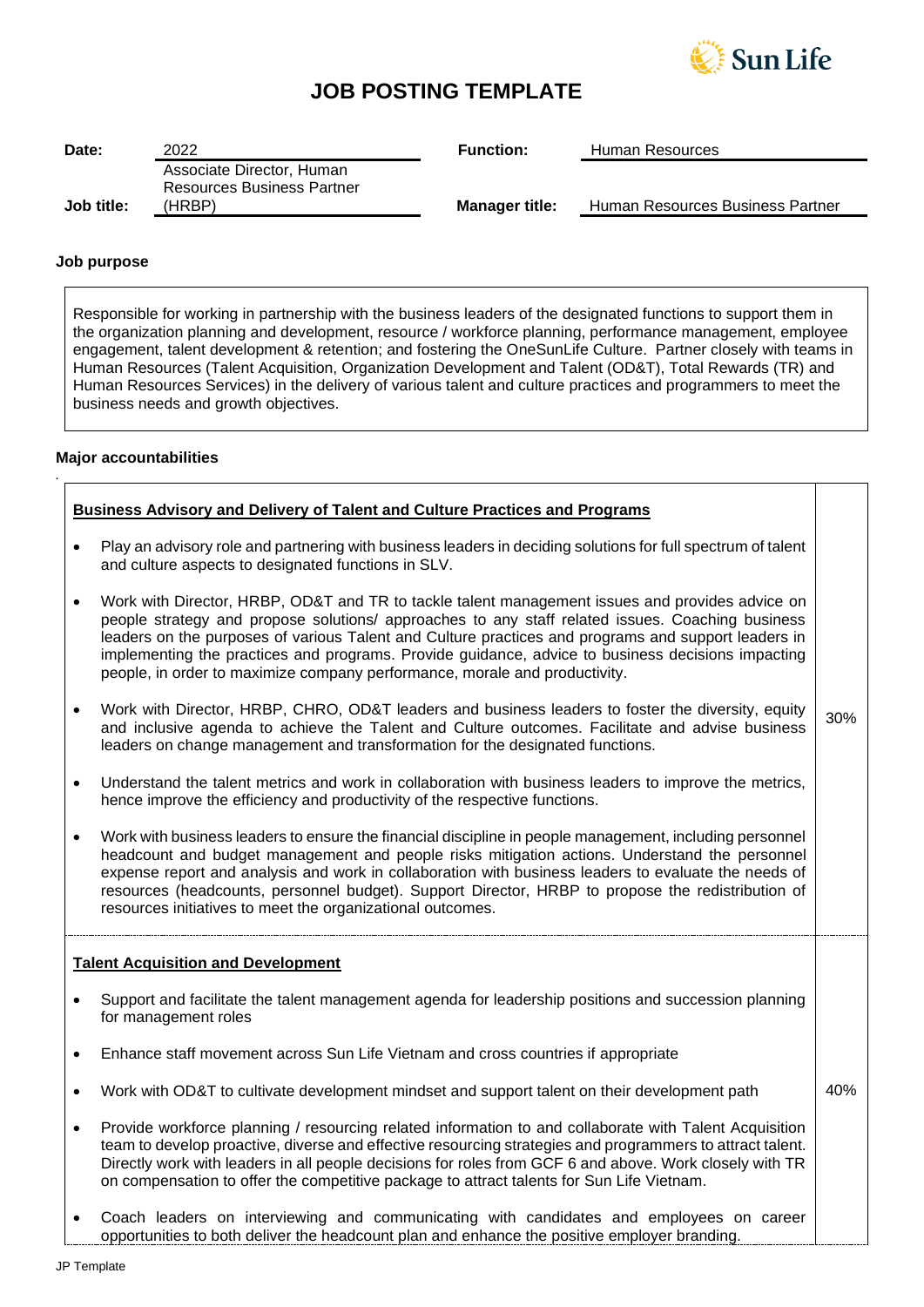# **JOB POSTING TEMPLATE**



| Support to build a performance-driven culture by deploying an effective performance management<br>mechanism which helps to identify, facilitate development and rewards of top performer whilst properly<br>support the business in managing low performers.<br>Coaching leaders in talent review exercise, leveraging all data and insights about talents provided from<br>various OD&T assessment and reports, in order to think about how we can develop talents. Support<br>talent in understanding their strength and opportunities and leveraging Manager's support to help them<br>implementing the development plan. |            |
|------------------------------------------------------------------------------------------------------------------------------------------------------------------------------------------------------------------------------------------------------------------------------------------------------------------------------------------------------------------------------------------------------------------------------------------------------------------------------------------------------------------------------------------------------------------------------------------------------------------------------|------------|
| <b>OneSunLife Culture and Employee Engagement</b>                                                                                                                                                                                                                                                                                                                                                                                                                                                                                                                                                                            |            |
| Works with the Director, HRBP, CHRO and business leaders to foster the OneSunLife culture. Facilitate<br>and support initiatives to engage and inspire employees to consistently contribute their best and work<br>with business leaders to drive employee engagement level across the organization                                                                                                                                                                                                                                                                                                                          |            |
| Understand the importance of Employee Experience by working closely with OD&T and TR to create a<br>highly-engaged organization with various staff engagement programs that helps foster the engagement<br>level and the create the working environment that is respectful and free of harassment.                                                                                                                                                                                                                                                                                                                           | <b>20%</b> |
| Work with business leaders to act on employee listening survey result to improve the employee<br>engagement. Provide Voice of Employees back to OD&T and TR in order to provide feedback for<br>improving Talent and Culture Practices and Programs.                                                                                                                                                                                                                                                                                                                                                                         |            |
| <b>HR Strategic Projects</b>                                                                                                                                                                                                                                                                                                                                                                                                                                                                                                                                                                                                 |            |
| Participate in HR Strategic Projects as assigned by CHRO or Director, HRBP                                                                                                                                                                                                                                                                                                                                                                                                                                                                                                                                                   | 10%        |
| Periodically support and propose the review the working process together with HR TR and HR OD&T to<br>improve the efficiency and productivity of Talent and Culture Practices and Programs.                                                                                                                                                                                                                                                                                                                                                                                                                                  |            |

## **Specialized knowledge**

## **Technical Skills and Knowledge**

- Good understanding of the latest development in various Talent and Culture practices and programs in the area of organization design and structure, performance management, talent development and succession planning, employee relationship and engagement, talent acquisition and reward management.
- Ability to put such understanding in execution mode and support the business leaders in annual people agenda.
- Certification of professional psychometric tools and practiced license holders for certified programs in the area of learning and development.
- Understands the regulatory/legal environment for employee relations

## **Leadership Skills**

- Strong business acumen and strategic orientation
- In-depth level of oral and written communication skills
- Basic project management skills
- In-depth level of coaching skills
- Ability to engage and influence people across levels
- Team player, strong collaboration
- Ability to manage own time and workload and juggle conflicting priorities (especially, if the HR Business Partner is responsible for more than 1 department)